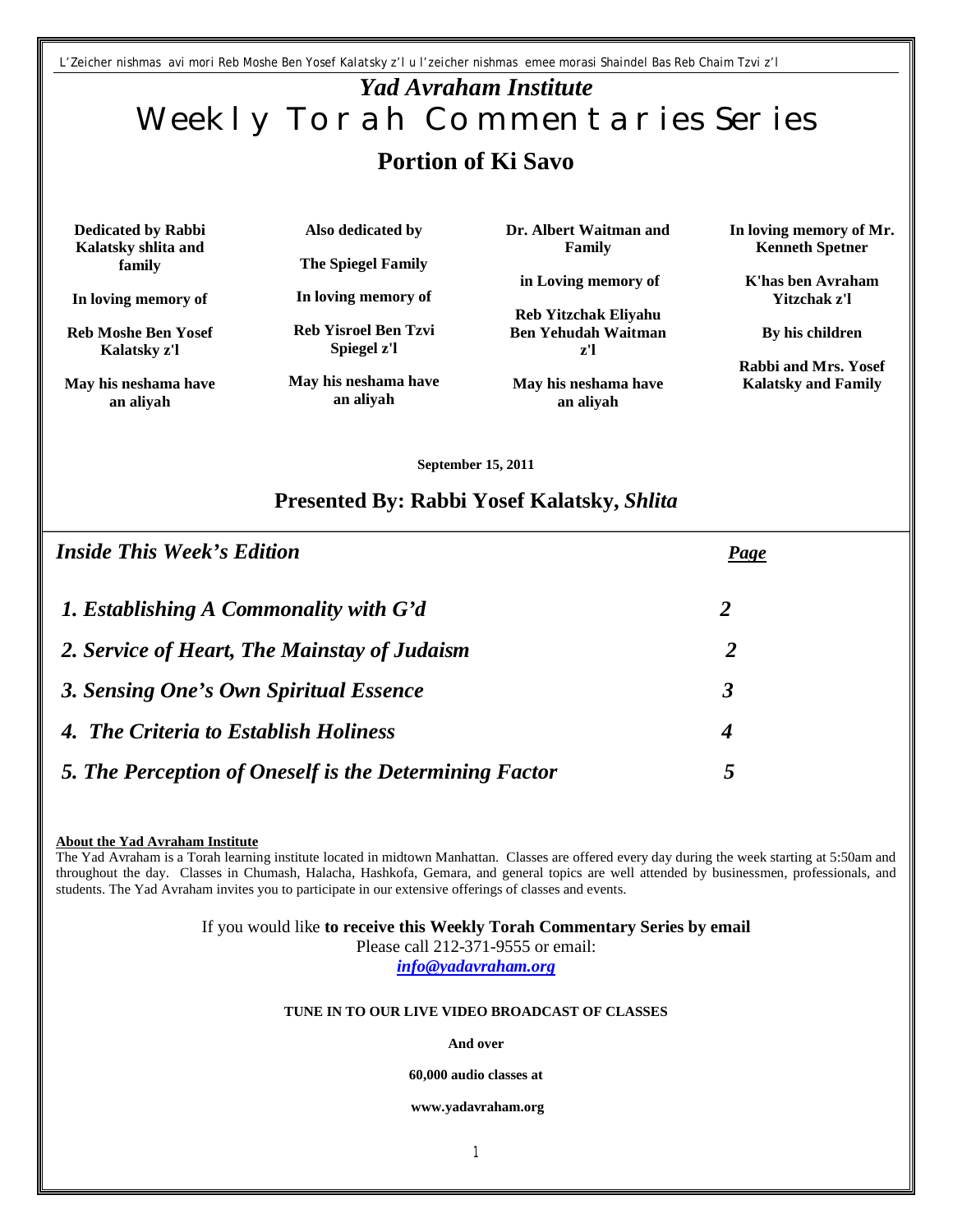*Yad Avraham Institute B"H New York September 15, 2011*

# **Ki Savo**

*Presented by* **Rabbi Yosef Kalatsky,** *Shlita Dean* 

# *1. Establishing A Commonality with G'd*

The Torah states, **"You shall take the first fruit (Bikurim) of the ground that you bring in from your Land that Hashem, your G'd, gives you, and you shall put it in a basket and go to the place that Hashem, your G'd, will choose to make His Name rest there."** There is a positive commandment to bring the newly ripened fruits of the seven species of Israel to the sanctuary of the Temple. When one brings the newly ripened produce, he must declare his indebtedness to G'd for all that He had done for him until that moment. The bringing of the produce is an expression of that gratitude. The only one qualified to partake of this produce is the Kohen (Priest). The ritual of the bringing of the new produce concludes with one prostrating himself in the sanctuary to indicate his negation of self to G'd and his recognition of Him as the Benefactor.

Rabbeinu Bachya in his introduction to the Portion of Ki Savo expounds on the concept of *reishis* (first) which is the essence of the Bikurim. He states that the Jewish people themselves are referred by G'd to as *reishis* (first), as it states, "The Jewish people holy to G'd as they are the equivalent of the first tithe of the wheat *(reishis tevuasa*)." As the Chosen People, they are the chosen of all nations. The Kohen is the chosen of the chosen people to be the officiant of G'd in the Temple. The location of the Temple mount is the most special location in existence. G'd himself is the beginning and the essence of everything. The characteristic that He possesses is "Reishis" – first and foremost. Rabbeinu Bachya concludes that there is a commonality of "reishis" throughout the entire Bikurim ritual. One brings the choicest of his produce (reishis) to the Temple Mount, which is the choicest of locations, by the Jew who is the chosen of all nations, on behalf of G'd who is the First and Ultimate. The first produce is given to the Kohen who is the chosen of the chosen people. What is the significance of this commonality?

There is a positive commandment for one to cleave to G'd (*bo tidbok*). The Gemara in Tractate Pesachim asks, "If G'd is the equivalent of fire, how can

one attach himself to fire? One should associate himself closely with a Torah scholar. One should marry his daughter to the Torah scholar, provide him with business opportunity, and eat and drink with him." One should be associated with a Torah scholar in many aspects of his life in order to have a relationship with him in order to learn from his ways because he possesses G'd's Wisdom, which is the Torah. Through this degree of association one will gain a profound appreciation and reverence for G'd and thus fulfill the positive commandment of "**To Him you shall cleave/attach yourself."** This is also similar to the positive commandment of **"You shall walk in His ways…"** Why does G'd want the Jewish people to emulate Him?

The Torah states, **"But you who cling to Hashem, your G'd- you are all alive today (***Vatem hadevakim B'Shem Elokeichem chayim kulchem hayom***)."** Maharal of Prague explains that since the Jewish people cleave to G'd, they are rooted to the source of all existence. Thus, they are fully functional and blessed because of their level of attachment to G'd. The Jew has relevance to eternity only because he has relevance to G'd, who is eternal. If one were to sever his connection to G'd, then he would not have any relevance to eternity, the world to come.

Because of the profile of the Jewish people, being the first and the choicest, they have a commonality with G'd. Thus, the mitzvah of bikurim which reflects this characteristic of "first, foremost, and chosen" is reflected in all aspects of the mitzvah. The greater that the Jew emulates the ways of G'd, the more he establishes a stronger commonality with Him, thus allowing him to cleave to a greater degree.

# *2. Service of Heart, The Mainstay of Judaism*

The Torah states that when one brings the newly ripened produce (bikurim) to the Temple mount one must make a declaration of appreciation to G'd for all that he had received. The Midrash cites a verse from Psalms,

2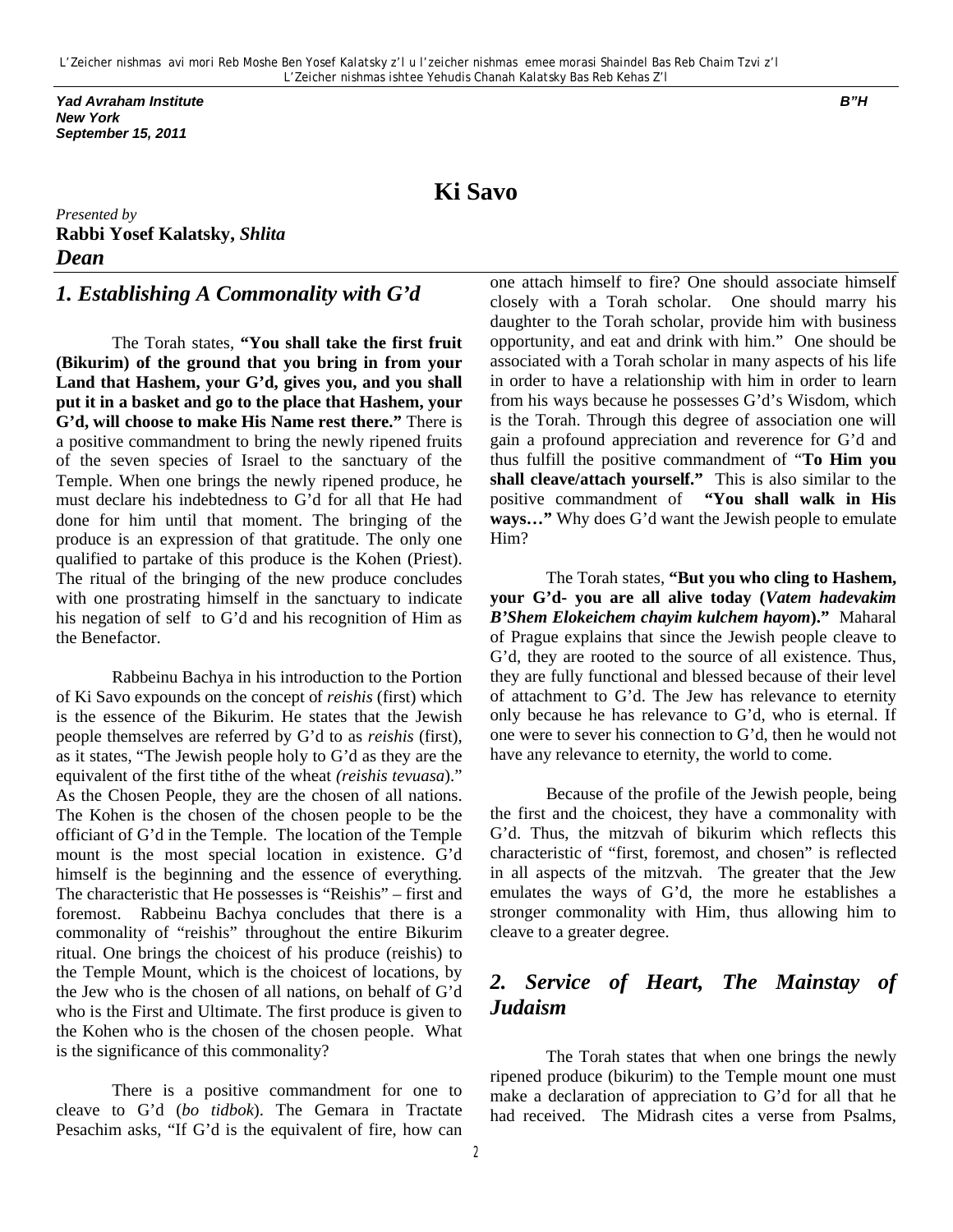"'Let us prostrate ourselves and bow, we should be blessed before Hashem, our Maker.' What is the meaning of this? Moshe had seen through his divine vision that in the future the Temple would be destroyed and the bringing of the bikurim will come to an end. Moshe therefore enacted that the Jewish people must stand before G'd in prayer three times a day (Amidah/Silent Prayer). It is because prayer is more beloved to G'd than all good deeds and all sacrifices. As it states in Psalms, 'Let my prayer be established before You as the incense offering, and the lifting up of my palms as the evening sacrifice.'" Why is prayer more beloved to G'd than all good deeds and all of the sacrifices?

When one brings the bikurim and declares his indebtedness to G'd, one demonstrates through his declaration that he understands and appreciates that every aspect of his good fortune is only an endowment from G'd. G'd is the sole Benefactor. After one performs the ritual of the bikurim, which is in the Sanctuary of the Temple, one prostrates himself before G'd. Prostration is a negation of one's self allowing one to internalize all that he had stated. This bringing of the bikurim is an opportunity that allows one to appreciate and understand that one's own initiative brings about success only because G'd Wills it to be so. The mitzvah of bikurim and the location of the Temple are essential for keeping one's focus regarding G'd's involvement in one's life. If the Temple should be destroyed and the mitzvah of bikurim should cease, one will naturally fall victim to the inclination of man to believe that he is the master of his own success. As it states, **"My strength and the power of my arm have brought about this success."**

Moshe, understanding the consequence of the destruction of the Temple and the ending of the bikurim ritual, he enacted that the Jew must stand in prayer three times a day before G'd. Seemingly, this would compensate for the void that will occur as a result of the destruction of the Temple. The Gemara in Tractate Berachos tells us that standing before G'd in prayer is the equivalent of having an audience with the King (G'd Himself). Every Jew has the opportunity to have an audience with G'd so that he could acknowledge Him as the Omnipotent Being and supplicate Him for his needs. In the blessings of the Amidah, one requests from G'd to have wisdom, repentance, forgiveness, health and healing, redemption, and success. By beseeching G'd three times a day through the recitation of the Amidah, one will maintain an ongoing cognizance that G'd is the One Who endows every aspect of one's life. Thus, the recitation of the Amidah three times a day is standing before G'd and

humbling oneself by requesting every aspect of one's existence.

The Mishna in Ethics of our Fathers tells us that one should not recite his prayers as something that is forced to do. One must express himself as one who is truly needy. If it not were for G'd's beneficence, one must truly believe that he could not exist. When one recognizes the good that had been bestowed upon him (*hakaras ha tov*) he will have a sense of indebtedness and thus have a need to reciprocate by serving Him.

Rambam rules that one is obligated, on a Torah level, to pray once a day and the additional two prayer services are rabbinical enactments. However, all agree that that all three prayer services are needed to maintain one's clarity in recognizing that G'd is the One who continuously fulfills every aspect of our lives.

The Midrash tells us that prayer is more beloved to G'd than all good deeds and all the sacrifices. Why is this so? Mitzvos are actions through which one demonstrates his servitude to G'd; however, prayer, because it is supplications, will bring about a level of humility and negation before G'd. The mitzvos are an actualization of the mindset of the individual. The essence of a mitzvah is the intent that is infused into it. Chazal tell us that a mitzvah that is performed without feeling is similar to a body without a soul. Therefore, prayer, which it itself is the supplication is the ultimate expression of one's neediness (for G'd). Prayer will ultimately evoke a level of indebtedness to G'd.

## *3. Sensing One's Own Spiritual Essence*

The Torah tells us that in the fourth year of the Sabbatical Cycle, before the Passover Festival, one must make the confession of the Tithes. The Torah states, **"You shall say before Hashem, your G'd, "I have removed the holy things from the house, and I have also given to the Levite, to the proselyte, to the orphan, and to the widow, according to whatever commandment You commanded me …Gaze down from your holy abode, from heaven, and bless Your people Israel, and the ground that You gave us, as You swore to our forefathers, a Land flowing with milk and honey."** Rashi cites Chazal who explain, "We have done all that you have decreed upon us. Now, You do what You are responsible to do for us. You had said **'If you will follow My Statutes and observe My Commandments and**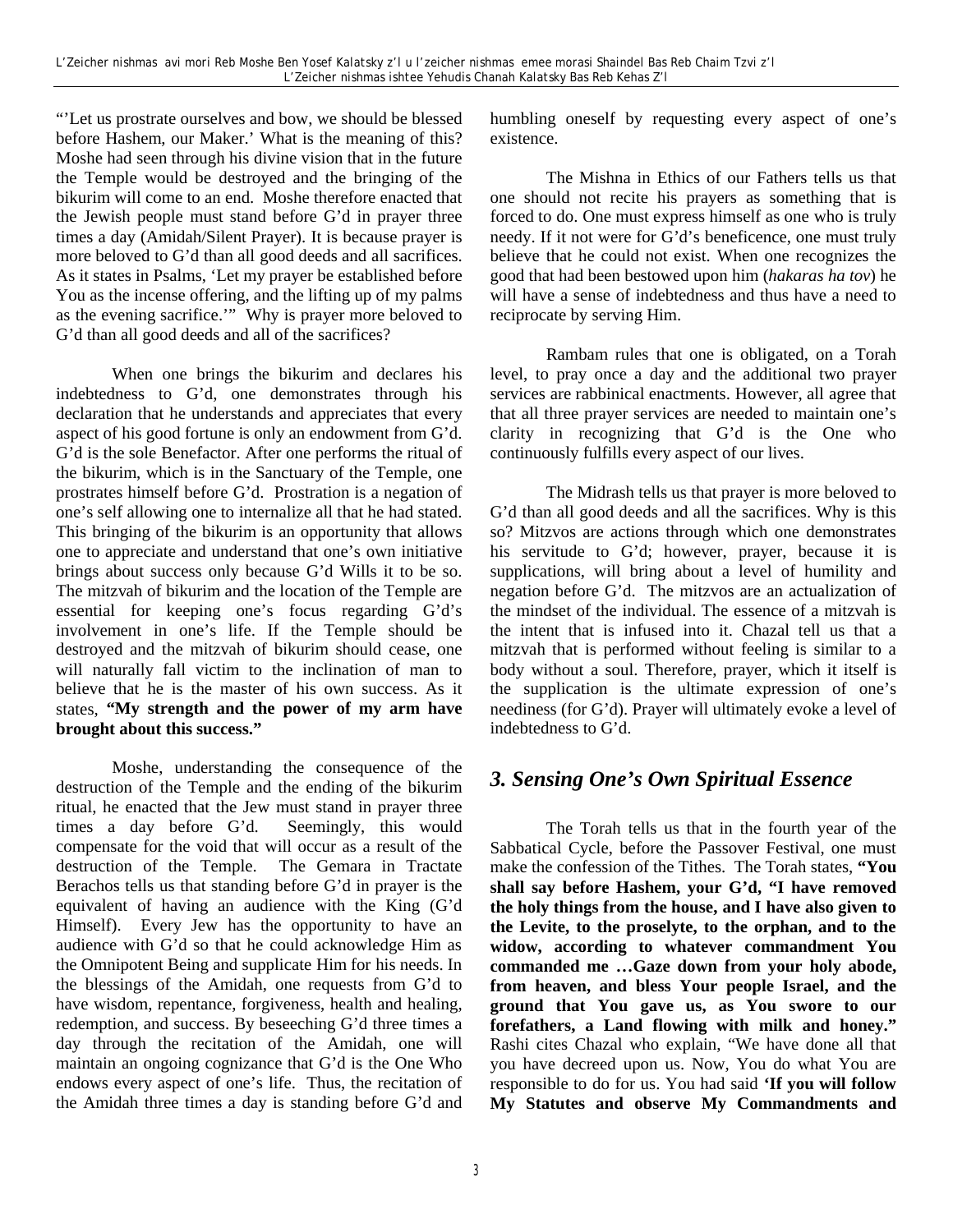**perform them; then I will provide for your rains in their time….'"** According to Chazal cited by Rashi the verse **'If you will follow My Statutes and observe My Commandments…"** is referring to the proper distribution of tithes to the Kohen, Levite, widow, etc. However, Rashi in the Portion of Bechukosai cites the Toras Kohanim which explains that the verse, **"If you will follow My Statutes and observe My Commandments and perform them; then I will provide for your rains in their time…."** is referring to the one who toils in Torah. How do we reconcile the two statements of Chazal?

The individual predicates his request for blessing, **"I have done all that you have commanded me….."** Rashi cites Chazal who explain this to mean, "I have rejoiced and have caused others to rejoice." Meaning the individual rejoiced when he distributed the tithes and he made the recipients rejoice, those who received their rightful portion of grain and produce. It is understandable that the one who receives the tithes would rejoice, because it is his means of support. However, how could the one who distributes a significant portion of his harvest experience joy when he has minimized his profits? It is only when one understands and internalizes the innate value of a mitzvah that one can rejoice. One who has a sense of his spirituality and understands that only through the mitzvah can he advance and become spiritualized will rejoice. The only way one can have a sense of his spiritual essence is through toiling in Torah. It is only through that process, can one appreciate the innate value of spiritual accomplishment. Therefore, although the individual is foregoing significant material worth never the less, because of its spiritual result, he is able to rejoice. Thus, when one says to G'd, "I have rejoiced and caused others to rejoice" it is a confirmation that the one who is giving the tithes had sufficiently toiled in Torah to be able to experience joy.

The Torah states in the portion of the *Tochacha* (curses), that the Jewish people will be subject to the curses because they did not serve G'd with "**joy and goodness of heart."** This is addressing the Jewish people who were diligent in the observance of all mitzvos, but did not serve G'd with joy. Why should these people who fulfilled the Torah in its entirety be subject to the Wrath of G'd? It is because if one is lacking in joy and good heartedness in his service of G'd, it is a clear indication that he does not truly appreciate and value G'd for what He had given Him. If in fact does a sufficient level of appreciation he would be overwhelmed with joy for the privilege of being able to serve G'd his Master.

We recite every evening in the blessing that precedes the Shema, "We will discuss Your decrees and we will rejoice with the words of Your Torah and with Your commandments for all eternity. For they are our life and the length of our days and about them we will meditate day and night." We see that it is only through the study of Torah on a continuous basis that one can have a sense of his own spirituality. It is only when one attains the sense of his essence, which is his spirituality, will he rejoice in performing the mitzvos, regardless of the cost factor. However, if one makes his livelihood primary and his Torah study secondary, he will not have a sense of his spirituality and thus perform the mitzvos begrudgingly.

## *4. The Criteria to Establish Holiness*

The Torah states, **"It shall be that if you hearken to the voice of Hashem, your G'd, to observe, to perform all of His commandments … G'd, will make you supreme over all the nations of the earth. All these blessings will come upon you and overtake you… Blessed shall you be in the city and blessed shall you be in the field. Blessed shall be the fruit of your womb….you will be revered..."** If one heeds the Word of G'd, unlimited blessing will come upon him in every aspect of his life. Sforno explains, "What is the meaning of **'if you hearken to the voice of Hashem?'** If one's makes his Torah study primary and his material pursuits secondary. It is only then, that all the blessings will come upon you without the need to take the initiative for the material." It is not sufficient to merely observe the mitzvos as an adjunct to one's primary focus, which is the pursuit of one's livelihood. One's Torah study must be primary and one's focus in life must be to fulfill the Word of G'd. One's livelihood is only an incidental to accommodate and provide for his material needs.

One may think that since one lives in a material world one must focus on the pursuit of the material in order to succeed. How could one have material success without being dedicated to securing one's financial future? The Torah tells us that one's material success is an endowment from G'd and not related at all to the degree of initiative that one takes. G'd provides unlimited blessing to the one whose Torah study is primary because that individual demonstrates, through his spiritual pursuits, that existence is purely for that objective. However, if one chooses to make his material pursuit primary, he may need to work day and night to achieve his goal. Even at that level of involvement his success is in question. The one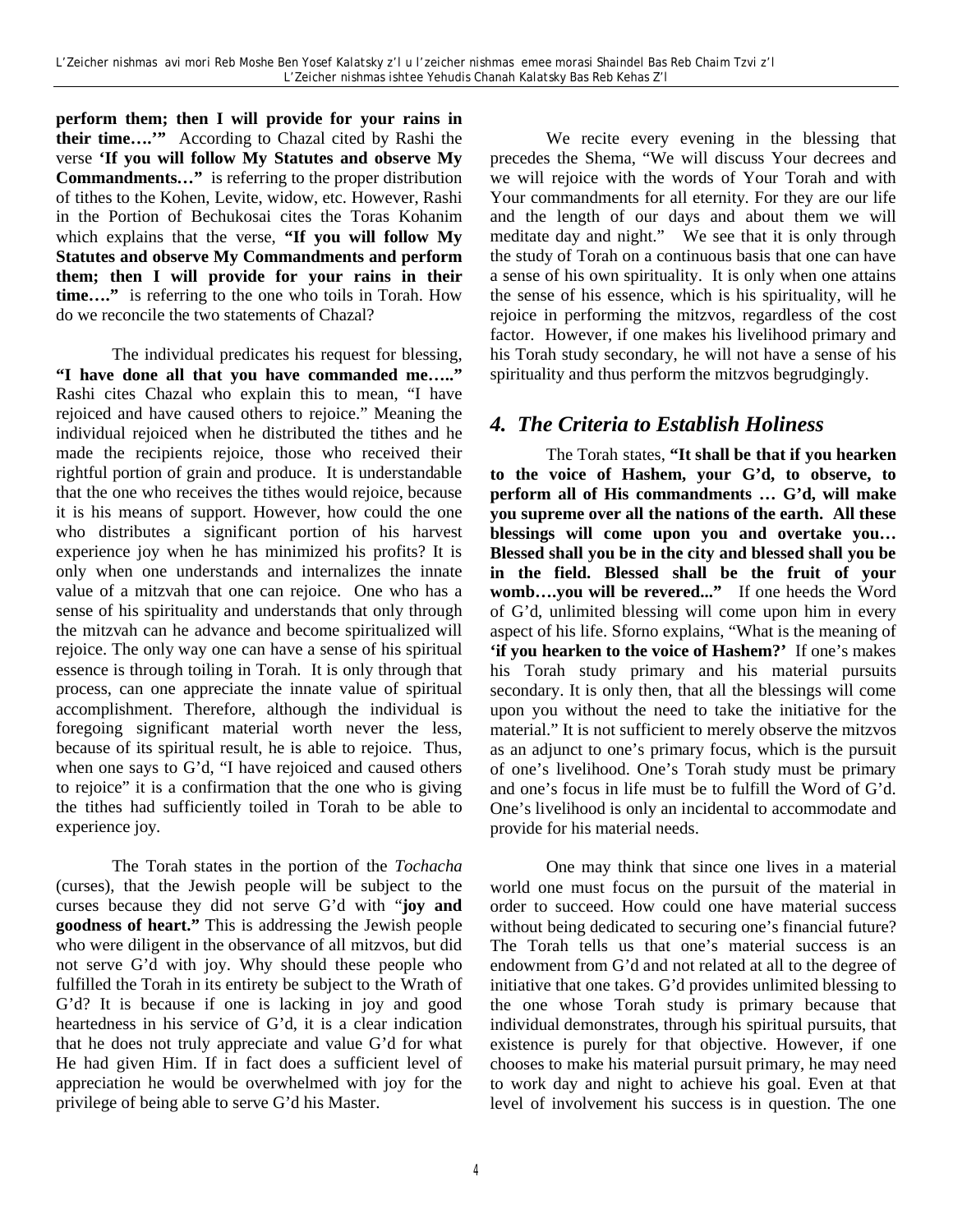who makes his work primary evidently believes that the basis for his success is his own initiative. G'd therefore says, "If that is the case, then you truly must pursue that avenue alone, without My assistance."

The Torah continues, **"Hashem will establish you for Himself as a holy people, as He swore to you- if you observe the commandments of Hashem, your G'd, and go in His ways."** In order assume a profile of holiness the Jew must heed all the commandments and must also walk in the way of G'd to emulate His characteristics. As the Gemara in Tractate Shabbos states, "Just as He is merciful you should be merciful; just as He is gracious you should be gracious etc." If the Jew is an embodiment of holiness, he will merit Divine protection and blessing because his essence declares G'd's glory, which is itself a sanctification of G'd's Name. As a result of this advanced state of holiness, "the Name of G'd will be upon you and the nations of the world will revere you." As the Gemara in Tractate Yomah tells us that if one is a Torah scholar and behaves in an exemplary manner, he will be admired and esteemed by the masses who will say, "Blessed is the womb that bore him. Blessed is the Torah that he has studied." This is a sanctification of G'd's Name.

# *5. The Perception of Oneself is the Determining Factor (from Ki Seitzei)*

The Torah states, **"Remember what Amalek did to you, on the way when you were leaving Egypt…you shall obliterate the memory of Amalek from under the heaven- you shall not forget!"** The Midrash states, "Reb Tanchuma began to lecture and cited a verse from Eyov, 'Your remembrances are similar to ash, the mortar will be on your backs…' What is the meaning of this? G'd said to the Jewish people, 'You should be diligent with the two remembrances that I have written in the Torah. You must remember what Amalek had done to you. You must also remember to obliterate them because of what they had done. When you will remember these two remembrances you will be similar to ash.' What is the meaning of this? 'When you will remember, you will merit to be seen as the descendants of Avraham, who had valued himself as ash.' As Avraham had said, **'I am like dust and ash**.' If you will not remember what Amalek had done to you and not obliterate them as a result of that memory, then the mortar shall be on your back. You will be as slaves as you had been in Egypt. As it states, **'They embittered their lives**  with hard work." Why are these two remembrances a prerequisite to being regarded by G'd as the descendants of Avraham, our Patriarch?

The Midrash tells us that the attack of the Amalekites against the Jewish people after the splitting of the Sea and the destruction of the Egyptian armies is analogous to a fool jumping into a scalding bath that others are afraid to go near because they do not wish to be scalded. Although the fool who entered into the bath is burnt; he nevertheless cools down the water for others to enter. After the splitting of the Sea and the destruction of Egypt by G'd on behalf of the Jewish people, the nations of the world stood in awe of them because an aura had been created. The nations of the word were afraid to engage and approach the Jewish people. However, after the Amalekites had attacked them, their special aura was diminished. The Jewish people were no longer seen as extraordinary. Before the attack of the Amalekites, because of their special aura, the Jewish people would have functioned as a role model in belief and behavior to the world. However, after they were attacked by the Amalekites, this was no longer so. Thus, the attack of the Amalekites is considered to be the ultimate desecration of G'd's Name. Therefore, G'd said, **"You must remember what Amalek did to you…you shall obliterate…"**

Since the verse states, **"You must remember what Amalek did to you…"** and not simply "You must remember what Amalek did…" the words "to you" indicate that Amalek's attack was personal and specific to the Jewish people. Why is this so? G'd destroyed Egypt and split the Sea on behalf of Jewish people. He had altered nature and brought about supernatural events that had never taken place before on their behalf. It was a clear indication to the world that He valued the Jewish people above all other nations. The Jewish people were meant to be His representation in existence. The purpose and objective of the Jew in existence is a spiritual one and not physical. The physical is only a means to a spiritual end. The world was only created for G'd's Glory. Regardless of the dimension of miracle in Egypt and the splitting of the Sea, the Amalekites remained oblivious to all that had transpired. They had not been affected or impressed as the other nations of the world. Their attack was specifically against the Jewish people because they were G'd's representation in existence. If the Jewish people remember what had transpired with Amalek they will appreciate their own role in existence and thus act on G'd's directive to obliterate Amalek. They will thus be seen by G'd as the children of Avraham, who had given his life for the Creator.